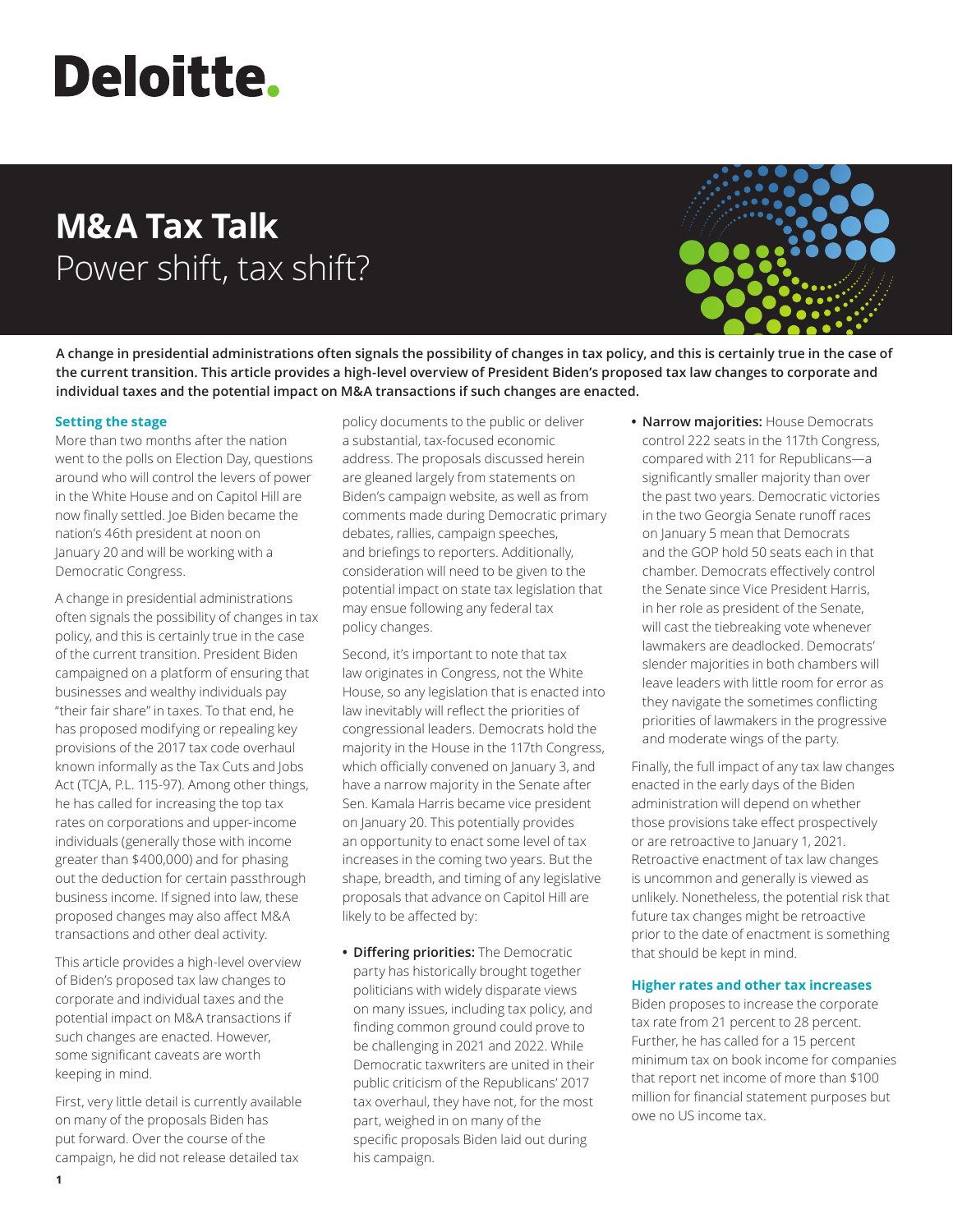On the individual side of the tax code, Biden proposes to increase the top rate on ordinary income from 37 percent to its pre-TCJA level of 39.6 percent for those with taxable income greater than \$400,000. Long-term capital gains and certain dividends would be taxed at ordinary rates for individuals with income greater than \$1 million—an increase from the current top long-term capital gains and dividend tax rate of 20 percent. Income from carried interests would also be taxed at ordinary rates. (Under the TCJA, carried interests are taxed at preferential long-term capital gains rates if held for more than three years.) In addition to raising the top individual rate, Biden proposes to tighten tax benefits currently available to owners of large passthrough entities, who are taxed as individuals, by phasing out the deduction under section 199A for taxpayers with income of more than \$400,000.

The current-law 37 percent top rate for individuals and the 20 percent deduction for passthrough business income, both of which were enacted in the TCJA, are currently scheduled to expire after 2025.

#### **M&A implications**

There has been some acceleration of M&A deal activity in anticipation of these proposed income tax rate increases. Business owners (corporations and individuals) that are contemplating such a transaction may be motivated to close a transaction before the potential increase in tax rates. The following are simplified examples to illustrate the impact of an increase in tax rates and do not contemplate other taxes such as the net investment income tax or state-level taxes. If a corporation sells today and recognizes gain of \$100,000, the corporation will have aftertax cash proceeds of \$79,000 at current rates. If an individual (with income of greater than \$1 million) sells his or her business today for capital gains treatment for \$100,000 of gain, he or she would recognize after-tax cash proceeds of \$80,000 at current rates. Absent other possible tax changes, if Biden's plan to increase the corporate and individual income tax rates becomes law, the corporation would realize

after-tax cash proceeds of \$72,000, resulting in \$7,000 of additional tax versus current law; and the individual would recognize after-tax cash proceeds of \$60,400, resulting in \$19,600 of additional tax versus current law. Similarly, if an investment fund treated as a partnership for federal income tax purposes sells its interest in a business today that was held for more than three years, an individual investor (with income of greater than \$1 million) in a fund management partnership would generally be taxed at the current capital gains rate of 20 percent versus 39.6 percent on his or her share of the "carried interest" income from the sale.

Additionally, if Biden's 15 percent minimum tax on certain businesses becomes law, a corporation with net operating losses (NOL) and paying no US income tax may not seem as attractive a target for acquisition. Depending on how the 15 percent minimum tax is drafted, the new owner of the corporation could be liable for taxes on the corporation's financial income, even though the company may not have any taxable income due to the NOLs.

On the other hand, a business's NOLs and other tax attributes may become more valuable as tax rates increase, because they can be utilized to offset income that would otherwise be subject to the higher tax rates.

The analysis of different structuring alternatives may also change. If long-term capital gains are taxed at ordinary rates (for certain individuals), sellers may not be as concerned with structuring transactions to achieve capital gains tax treatment. For example, if a buyer or seller is considering an earnout (i.e., generally a contractual commitment to make a future contingent payment if post-closing conditions are met) in a proposed transaction, the earnout could be taxed at ordinary or capital gains tax rates. If the earnout is considered compensation (and, potentially, taxdeductible), generally the earnout payments will be taxed as ordinary income. If the earnout is considered a deferred purchase price (and, potentially, not tax-deductible), generally the earnout payments will be

taxed at capital gains tax rates. If the gap between ordinary tax rates and capital gains tax rates shrinks, tax sensitivities with respect to structuring earnouts between buyers and sellers may become less important.

Alternatively, businesses may become more concerned with tax structuring alternatives. For example, a buyer typically favors a structure that is treated as an asset acquisition or deemed asset acquisition because it may deliver a step-up in tax basis. If the rates increase, the tax basis step-up will drive incremental value by providing additional deductions that would offset taxable income subject to higher tax rates.

## **Importance of M&A future cash tax analysis**

When planning for an M&A transaction, buyers and sellers should consider evaluating these proposed changes and the potential impact they may have on transactions now. The potential increase in tax rates and value of future tax attributes, such as NOLs and tax basis step-up, should all be considered when projecting future cash tax flows, analyzing potential outcomes, and considering appropriate tax planning alternatives.

### **International tax proposals**

Biden's proposed increase in the corporate tax rate would also have an impact on global intangible low-tax income (GILTI) and foreign derived intangible income (FDII). Biden proposes to increase the tax rate on GILTI to 21 percent from 10.5 percent and eliminate the exemption of a 10 percent return on the average adjusted basis of foreign tangible property from GILTI.

Biden would encourage domestic manufacturing—and discourage offshoring of US jobs and production activity through a combination of tax penalties and incentives. He has proposed an offshoring tax penalty of 10 percent, on top of the 28 percent corporate tax rate, on the profits of foreign production (of either goods or services) that are intended for sale in the United States. Further, he would eliminate US deductions associated with moving these operations offshore. Additionally, Biden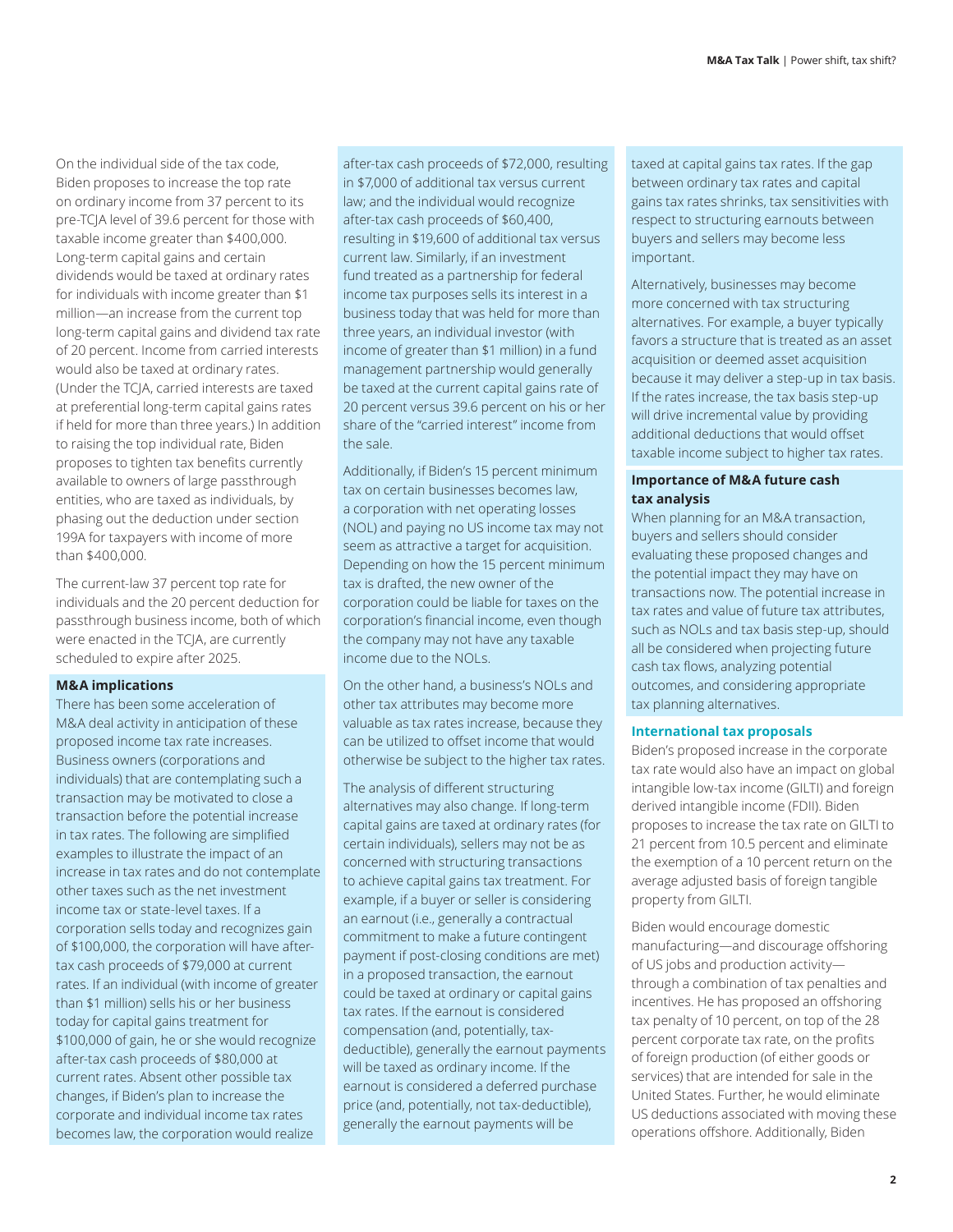has proposed an advanceable "Made in America" credit of 10 percent that could be applied to several categories of qualifying expenses, including those related to returning production to the United States, as well as revitalizing existing closed or closing manufacturing facilities, incrementally increasing wages paid to US manufacturing workers, and retooling facilities to advance manufacturing competitiveness and employment.

#### **M&A implications**

With these proposed changes to international tax, business owners may continue to be motivated or incentivized to retain earnings and growth in the United States. When contemplating a strategic M&A transaction, US companies may look to acquire domestic companies or move a business's operations back to the United States, though the complexity of international tax implications merit careful consideration as deals are considered and structured.

#### **Tax credits and initiatives**

Biden proposes to expand the new markets tax credit and work opportunity tax credit, create a new manufacturing communities' credit, and retain and reform the Opportunity Zone program.

### **M&A implications**

These tax credits and initiatives may provide additional tax benefits to business owners who grow their business and enter new markets. Under the Opportunity Zone program, corporations and individuals may invest previously earned capital gains into certain communities and temporarily defer paying taxes on those capital gains. Further, the taxpayer may also benefit from a basis step-up or permanent exclusion of capital gains, depending on how long the investment is held for. As such, business owners may be incentivized to expand and invest through the Opportunity Zone program if they are able to defer their capital gains, especially if those capital gains would otherwise be taxed at ordinary tax rates (as discussed above).

#### **Conclusion**

Despite the present uncertainty over how much of President Biden's tax policy agenda can advance through a closely divided Congress and get enacted into law, significant tax law changes over the next few years remain a possibility. Biden's tax proposals may affect M&A activity and transactions, including the timing and structure of transactions, as well as the level of activity and value of transactions. When planning for an M&A transaction or integrating a recently closed acquisition, it is important to start evaluating the tax proposals the Biden White House puts forward, modeling potential outcomes, and considering the appropriate actions to take if and when these proposals go from highlevel plans and talking points to fully framed legislation with substance and effective dates.

#### **Want to learn more?**

#### Reach out to our contacts below:

#### **Jonathan Traub**

Washington National Tax Tax Principal Deloitte Tax LLP [jtraub@deloitte.com](mailto:jtraub%40deloitte.com?subject=)

#### **Lindsay Wietfeld**

Mergers & Acquisitions Tax Partner Deloitte Tax LLP [lwietfeld@deloitte.com](mailto:lwietfeld%40deloitte.com?subject=)

#### **Jess Williams**

Mergers & Acquisitions Tax Senior Manager Deloitte Tax LLP [jrwilliams@deloitte.com](mailto:jrwilliams%40deloitte.com?subject=)

#### **Megan Sullivan**

Mergers & Acquisitions Tax Senior Deloitte Tax LLP [megansullivan@deloitte.com](mailto:megansullivan%40deloitte.com?subject=)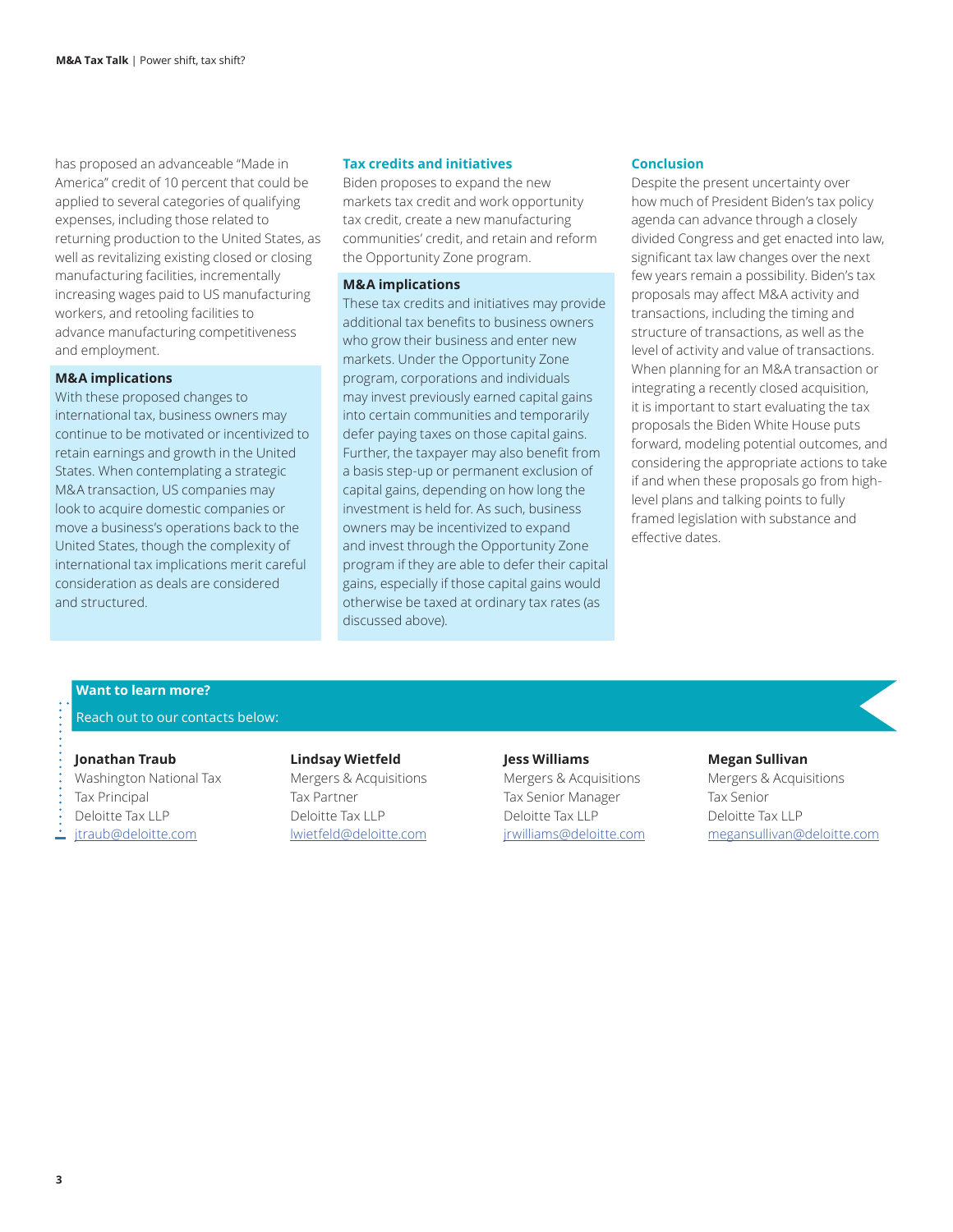# **Appendix: Summary of current and proposed tax law**

| <b>Corporate and business tax proposals</b>     |                                                                                                                                                                                                                                                                                                            |                                                                                                                                                                                                                                                                                                                                                                                                                                                                                                                                                                                                                                                                                                                                                                                                                                              |  |
|-------------------------------------------------|------------------------------------------------------------------------------------------------------------------------------------------------------------------------------------------------------------------------------------------------------------------------------------------------------------|----------------------------------------------------------------------------------------------------------------------------------------------------------------------------------------------------------------------------------------------------------------------------------------------------------------------------------------------------------------------------------------------------------------------------------------------------------------------------------------------------------------------------------------------------------------------------------------------------------------------------------------------------------------------------------------------------------------------------------------------------------------------------------------------------------------------------------------------|--|
| <b>Issue</b>                                    | <b>Current</b>                                                                                                                                                                                                                                                                                             | <b>Proposed</b>                                                                                                                                                                                                                                                                                                                                                                                                                                                                                                                                                                                                                                                                                                                                                                                                                              |  |
| Corporate tax rate                              | 21%                                                                                                                                                                                                                                                                                                        | Increase to 28%                                                                                                                                                                                                                                                                                                                                                                                                                                                                                                                                                                                                                                                                                                                                                                                                                              |  |
|                                                 |                                                                                                                                                                                                                                                                                                            | 15% minimum tax on book income of companies reporting<br>US net income > \$100 million but owe no US income tax                                                                                                                                                                                                                                                                                                                                                                                                                                                                                                                                                                                                                                                                                                                              |  |
| Foreign-source income<br>of US multinationals   | Global intangible low-taxed<br>income (GILTI) earned by US-<br>based multinationals subject to a<br>50% deduction (effective rate of<br>10.5%) through 2025 and a 37.5%<br>deduction (effective tax rate of<br>13.125%) thereafter<br>Exemption from GILTI applies for<br>a 10% return on average adjusted | Increase GILTI effective rate to 21%; potentially eliminate<br>exemption for 10% return on average adjusted basis of<br>foreign tangible property; and calculate GILTI on a country-<br>by-country basis                                                                                                                                                                                                                                                                                                                                                                                                                                                                                                                                                                                                                                     |  |
|                                                 | basis of foreign tangible property                                                                                                                                                                                                                                                                         |                                                                                                                                                                                                                                                                                                                                                                                                                                                                                                                                                                                                                                                                                                                                                                                                                                              |  |
| Offshoring and<br>redomestication of<br>US jobs | No direct incentives or<br>disincentives                                                                                                                                                                                                                                                                   | Impose 10% "offshoring tax penalty" on profits of foreign<br>production (including call centers and services) intended<br>for sale back into the United States; penalty would apply on<br>top of proposed 28% corporate tax rate for a combined tax<br>rate of 30.8% on any such profits<br>Deny deductions associated with<br>moving jobs and production offshore<br>and implement "strong anti-inversion regulations<br>and penalties"<br>Create advanceable "Made in America" credit of 10%<br>applicable to qualifying expenses such as those related<br>to returning production to the United States, revitalizing<br>existing closed or closing manufacturing facilities,<br>incrementally increasing wages paid to US manufacturing<br>workers, and retooling facilities to "advance manufacturing<br>competitiveness and employment" |  |
|                                                 |                                                                                                                                                                                                                                                                                                            | Establish a "claw-back" provision requiring a company to<br>return public investments and tax benefits when they shed<br>United States jobs and send them overseas<br>Eliminate incentives for pharmaceutical and other<br>companies to move production overseas                                                                                                                                                                                                                                                                                                                                                                                                                                                                                                                                                                             |  |
| Tax havens, base<br>erosion generally           | Base erosion and anti-abuse tax<br>(BEAT) limits the ability of large<br>multinationals to shift profits<br>from the United States by making<br>deductible payments to their<br>affiliates in low-tax countries                                                                                            | Reduce incentives for "tax havens, evasion,<br>and outsourcing"                                                                                                                                                                                                                                                                                                                                                                                                                                                                                                                                                                                                                                                                                                                                                                              |  |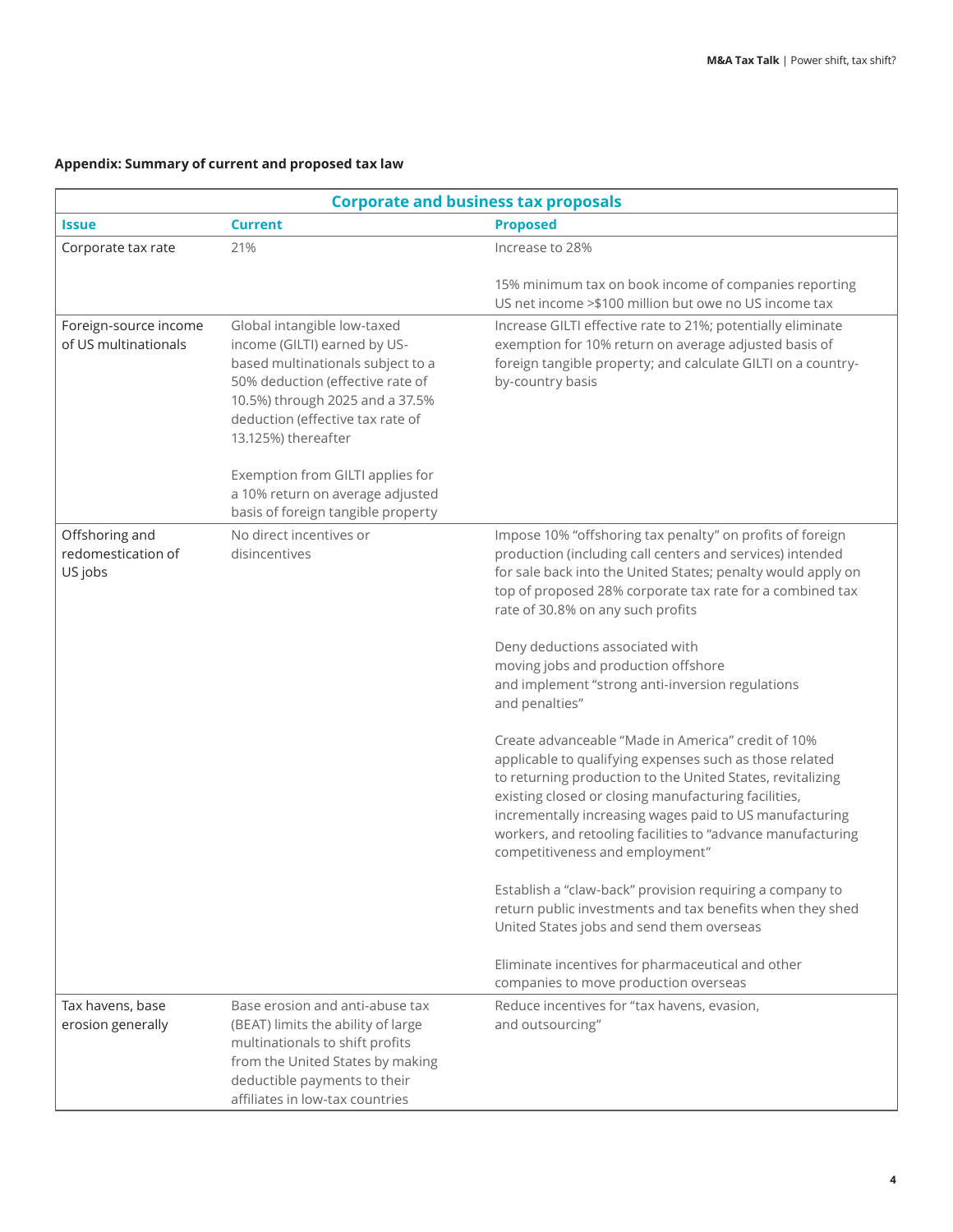| <b>Corporate and business tax proposals</b>           |                                                                                                                                                                                                                                                                                                                                                                                                                                 |                                                                                                                                                                                                                                                                                                                                                                                                                                                                                                                                                                             |  |  |
|-------------------------------------------------------|---------------------------------------------------------------------------------------------------------------------------------------------------------------------------------------------------------------------------------------------------------------------------------------------------------------------------------------------------------------------------------------------------------------------------------|-----------------------------------------------------------------------------------------------------------------------------------------------------------------------------------------------------------------------------------------------------------------------------------------------------------------------------------------------------------------------------------------------------------------------------------------------------------------------------------------------------------------------------------------------------------------------------|--|--|
| Depreciation                                          | 100% immediate expensing for<br>qualified property through 2022,<br>then phased down each year<br>through 2026 to 20% (expires after<br>2026); special rules for longer-<br>production-period property and<br>certain aircraft                                                                                                                                                                                                  | No specific proposal; may be affected by proposed<br>minimum tax (see above)                                                                                                                                                                                                                                                                                                                                                                                                                                                                                                |  |  |
| <b>Community and workforce development incentives</b> |                                                                                                                                                                                                                                                                                                                                                                                                                                 |                                                                                                                                                                                                                                                                                                                                                                                                                                                                                                                                                                             |  |  |
| Opportunity Zones (OZ)<br>New markets tax credit      | Allow tax-free capital gains for<br>investments held at least 10 years,<br>basis increase for investments held<br>at least five years, and temporary<br>deferral of capital gains on existing<br>assets placed in OZ funds; final<br>OZ designations were certified in<br>June 2018; election to invest capital<br>gains in an OZ expires Dec. 31, 2026<br>Available for up to 39% of a<br>project's cost for investors in low- | Reform OZ program by (1) requiring Treasury Department<br>review of OZ projects to ensure incentives are only<br>directed to projects providing "clear economic, social, and<br>environmental benefits to a community," (2) requiring<br>recipients of OZ tax benefits to publicly disclose their<br>investments and the impact on local residents, and (3)<br>providing incentives for Opportunity Funds to partner with<br>nonprofit or community-oriented organizations and jointly<br>produce a community-benefit plan for each investment<br>Expand and make permanent |  |  |
|                                                       | income community businesses,<br>through 2020                                                                                                                                                                                                                                                                                                                                                                                    |                                                                                                                                                                                                                                                                                                                                                                                                                                                                                                                                                                             |  |  |
| Incentives for domestic<br>manufacturing              | No provision                                                                                                                                                                                                                                                                                                                                                                                                                    | Establish a manufacturing communities tax credit for five<br>years to incentivize qualified investment in communities<br>affected by mass job losses                                                                                                                                                                                                                                                                                                                                                                                                                        |  |  |
| Work opportunity tax<br>credit (WOTC)                 | Available to employers for hiring<br>individuals from certain targeted<br>groups who have consistently faced<br>significant barriers to employment<br>(scheduled to expire after 2020)                                                                                                                                                                                                                                          | Expand WOTC target hiring groups to include<br>military spouses                                                                                                                                                                                                                                                                                                                                                                                                                                                                                                             |  |  |